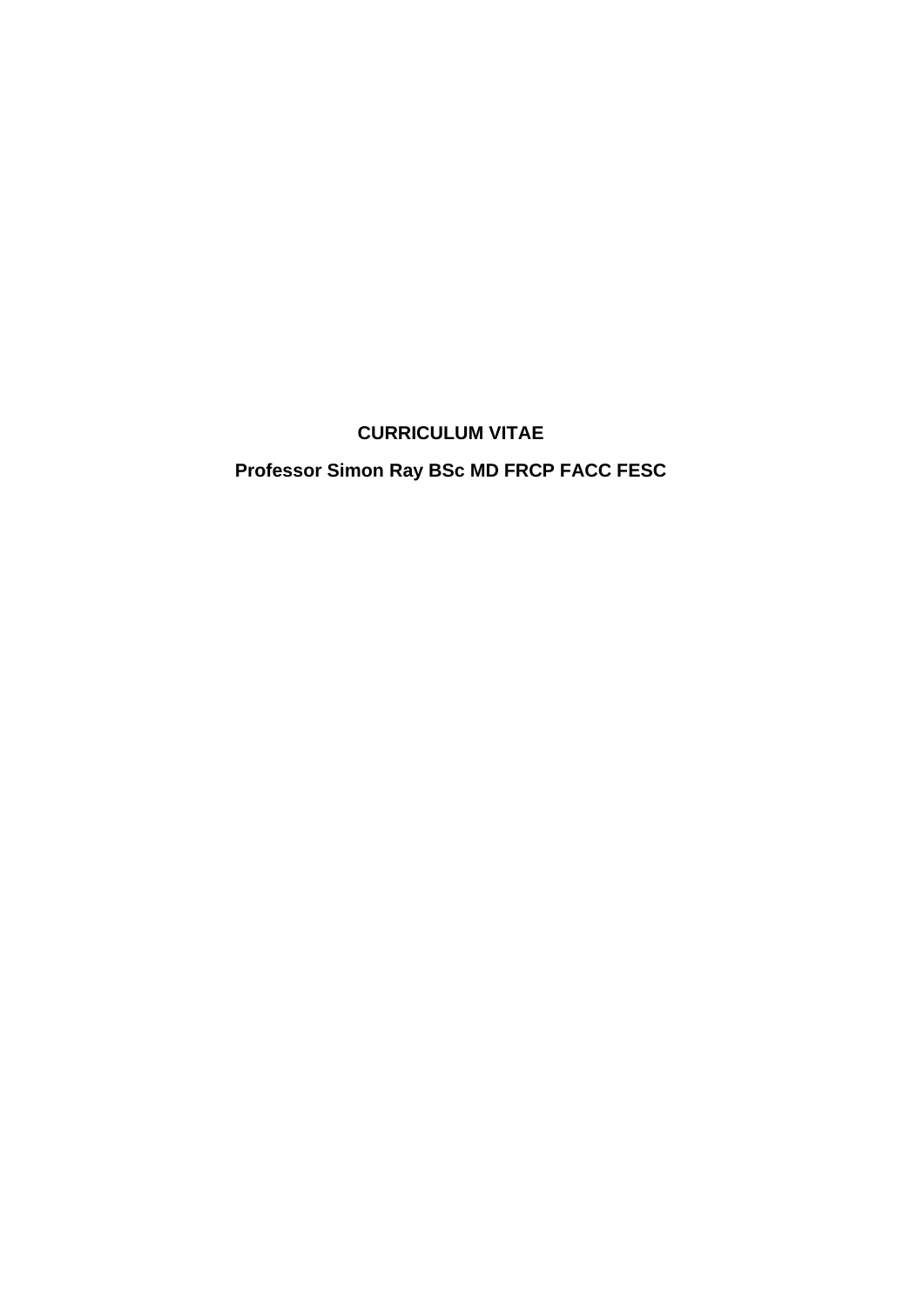| <b>NAME:</b>              | Simon Ray         |                                                                                           |
|---------------------------|-------------------|-------------------------------------------------------------------------------------------|
| <b>Contact:</b>           | simon.ray@nhs.net |                                                                                           |
| <b>EDUCATION:</b>         | 1977-83           | University of Bristol Medical School                                                      |
| <b>PRIZES AND AWARDS:</b> | 1979-80           | Medical Research Council Scholarship for<br><b>BSc Pharmacology</b>                       |
|                           | 1980<br>1982-83   | First Placed in Pharmacology Class<br>University Undergraduate Scholarship                |
|                           |                   | for Clinical Medicine (top 2%)                                                            |
|                           | 1983              | Richard Clarke Prize in Child Health                                                      |
|                           | 1983              | <b>Bristol Royal Hospitals Silver Medal</b><br>$(2nd placed in medical graduating class)$ |
| <b>QUALIFICATIONS:</b>    | 1980              | BSc (Hons) Pharmacology Class 1                                                           |
|                           | 1983              | <b>MB ChB with Silver Medal</b>                                                           |
|                           | 1986              | MRCP (UK)                                                                                 |
|                           | 1993              | MD (University of Bristol)                                                                |
|                           | 1996              | FACC (American College of Cardiology)                                                     |
|                           | 1999              | FRCP (London)                                                                             |
|                           | 2001              | FESC (European Society of Cardiology)                                                     |

#### **PRESENT APPOINTMENT:**

| From 1/5/95                  | Consultant Cardiologist,<br>Manchester University Hospitals,<br>Wythenshawe Hospital,<br>Manchester M23 9LT |
|------------------------------|-------------------------------------------------------------------------------------------------------------|
| From 2011                    | Honorary Clinical Professor in Cardiology<br>University of Manchester                                       |
| <b>PREVIOUS APPOINTMENTS</b> |                                                                                                             |
| 1007.1001                    | Cordiology olinical training in Closgow, Nowgootle, Liverpool                                               |

| 1987-1994 | Cardiology clinical training in Glasgow, Newcastle, Liverpool     |
|-----------|-------------------------------------------------------------------|
| 1988-1990 | British Heart Foundation Research Fellow University of Glasgow    |
| 1994-1995 | Senior Fellow in Interventional Cardiology, University of British |
|           | Columbia / Vancouver General Hospital                             |

### **RESEARCH CONTRIBUTIONS**

Approximately 130 peer reviewed papers, H Index 42